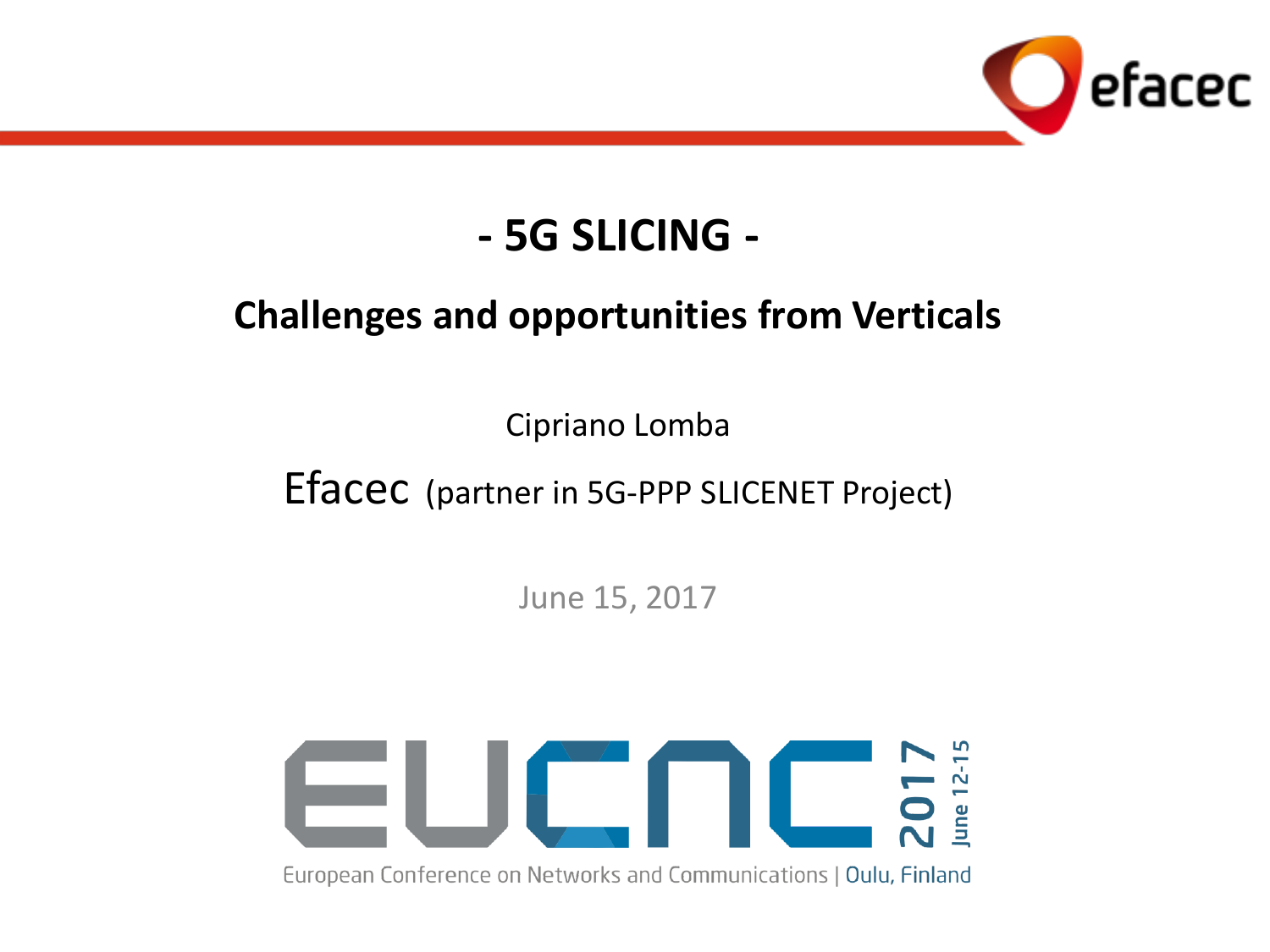**Efacec** is a technology driven company providing integrated turnkey solutions and professional services for three main sectors:

#### **Power Energy**

- Power & distribution transformers
- Customized mobile substations
- Switchgear equipment/systems
- Advanced solutions for energy automation & smart grids
- Turnkey solutions for solar, thermal and hydro power plants

#### **Environment & Industry**

- Turnkey solutions for water supply
- Systems for water & waste treatment
- Biological treatment solid waste
- Biogas and valorization systems
- Systems for O&G refineries, paper mills, cement, …

#### **Mobility & Transportation**

efacec

- Turnkey solutions for LRT & railways
- Railway signaling systems
- Operational fleet and depot management systems
- Full range of EVC solutions (leader on DC fast charge)





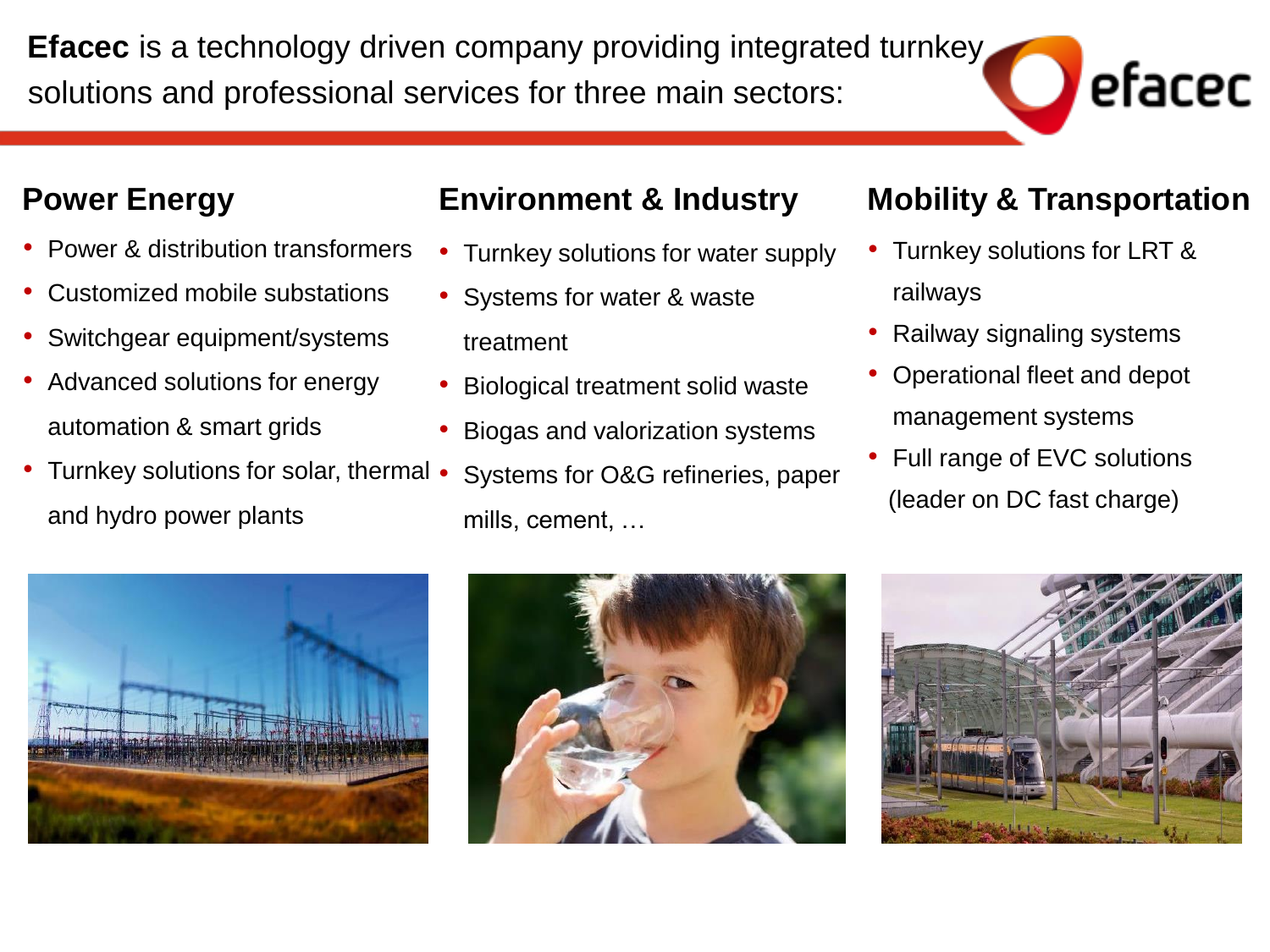

- Some keystones:
	- Verticals are moving to on-demand access digital economy;
	- NEWBIE being updated is the new default for every "asset"
	- Pace of innovation is increasing in all sectors and comes more and more from combining different competencies and technologies;
	- "Everything" is becoming connected and providing data.
	- ➢ *These "new data-driven businesses" require specific, secure, ondemand, high-flexibility ICT capabilities, at a competitive cost.*
	- Will 5G Slicing attend to these expectations? *If so, that's a big challenge for 5G Slicing, but also a huge opportunity.*
	- What will be **5G Slicing**? will it be networking + processing + storage ?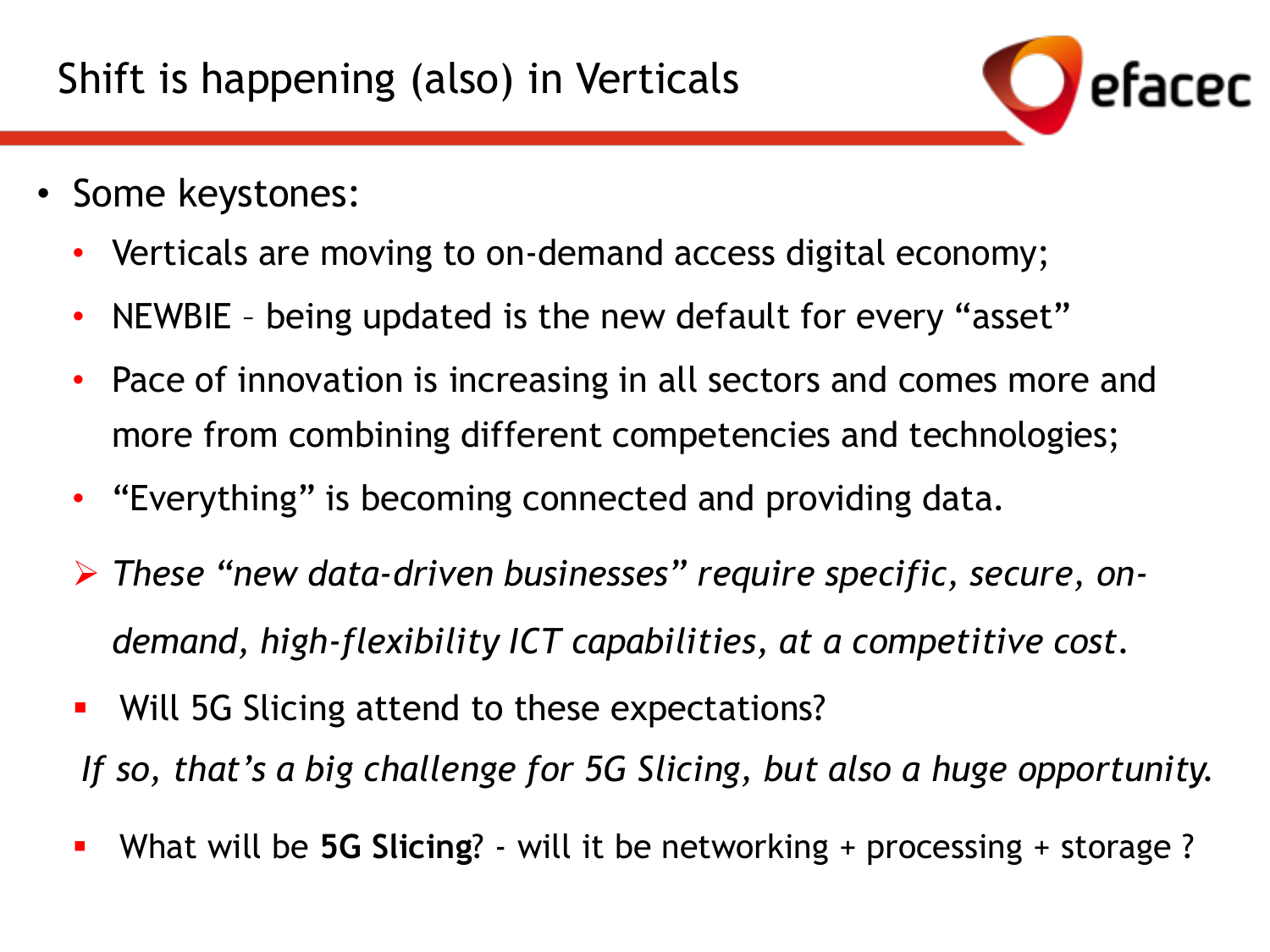### Verticals challenges to "5G Slicing"

- Functional safe, very high-availability, e2e extremely reduced latency (*e-health, autonomous vehicles, energy, railways,…* )
- High-volume real-time mobile data (*m-health, mobile HDV, automotive, railways,* …)
- Low-latency hot-spot M2M communications (*machinery control, industry 4.0 factories,* … )
- High-volume media services within ultra-dense hot-spot and static-to-low mobility environments (*stadia sports, multimedia festivals,* …)
- Very large number of "still" connected devices with variable data rates (*IoT, smart cities, systems automation*, …)
- Adaptable high-capacity, high QoE, low-delay and low-cost of deployment (*media & entertainment events, emerging interactive services using AR/VR,* …)
- High-bandwidth, low-latency and flexible dynamic configuration (*advanced media apps,* …)
- On-demand and "on-time" service creation and release (*augmented reality supported services, gaming,* …)
- Security, data privacy, dynamic on-time service creation & release, cost-competitive (*all applications*)

• ….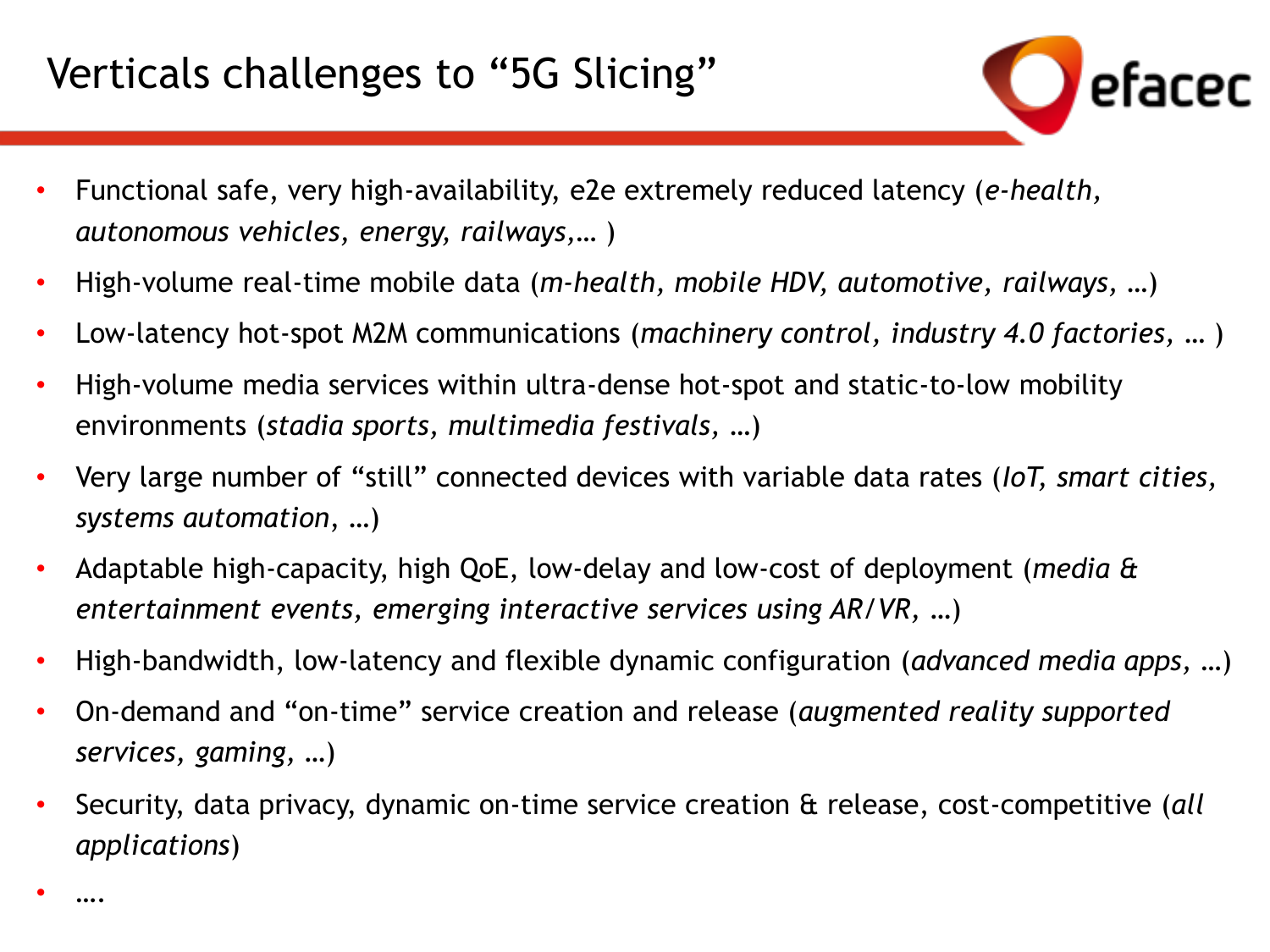### Generation → Transmission → Distribution → Consumer

- Conservative static unidirectional grid, where longevities of 20+ years are normal - deploy and operate "forever" concept;
- Over-dimensioned infrastructure to accommodate future demand;
- ICT assured by utility owned assets with considerable CAPEX + OPEX.
- A shift is underway… *where a closed, monolithic, unidirectional and highly predictable grid infrastructure and is becoming an open, multiowned, bidirectional, decentralized ecosystem.*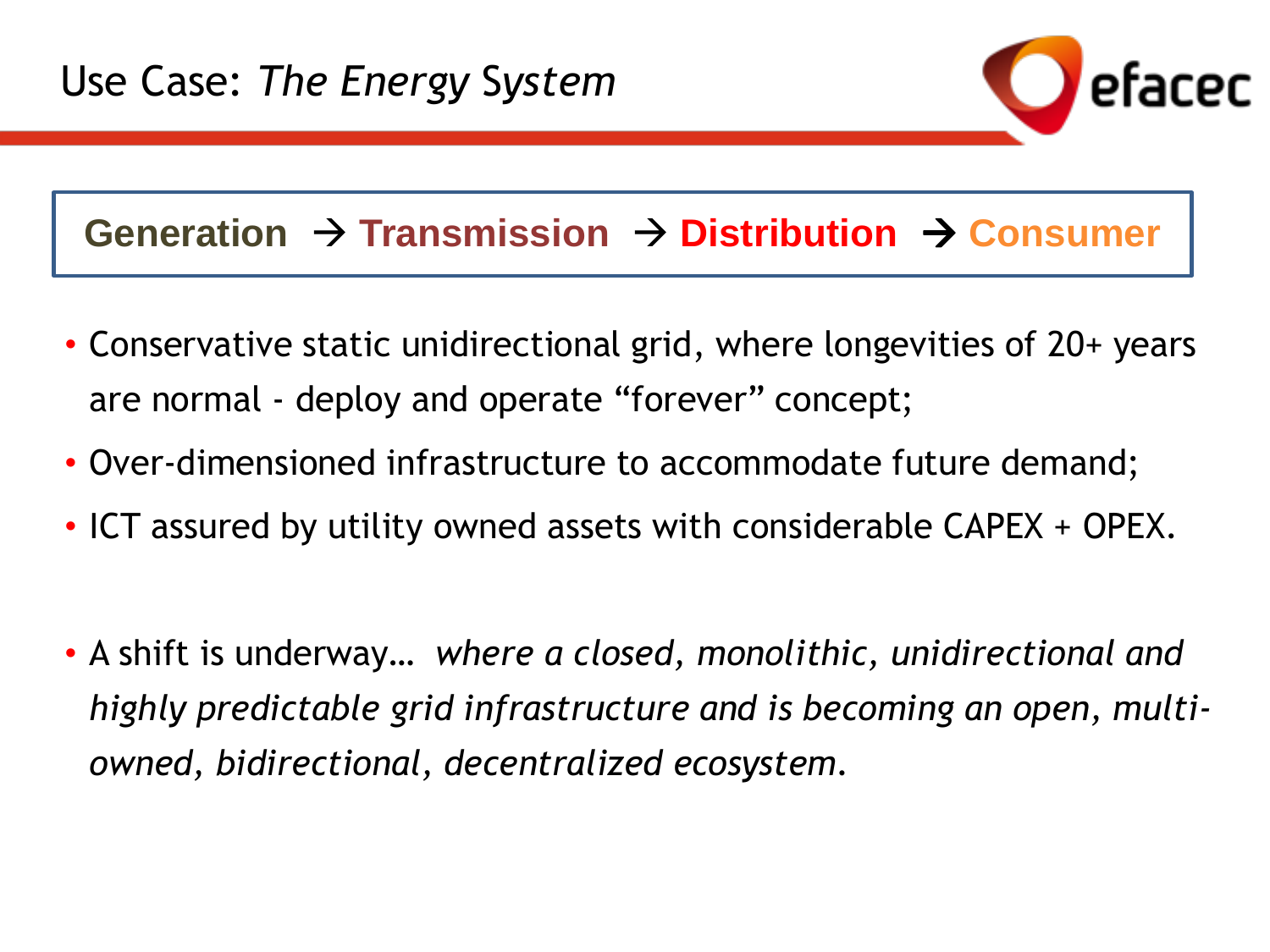# Use Case: *Future Energy Ecosystem*





**Source***: World Economic Forum: The Future of Electricity*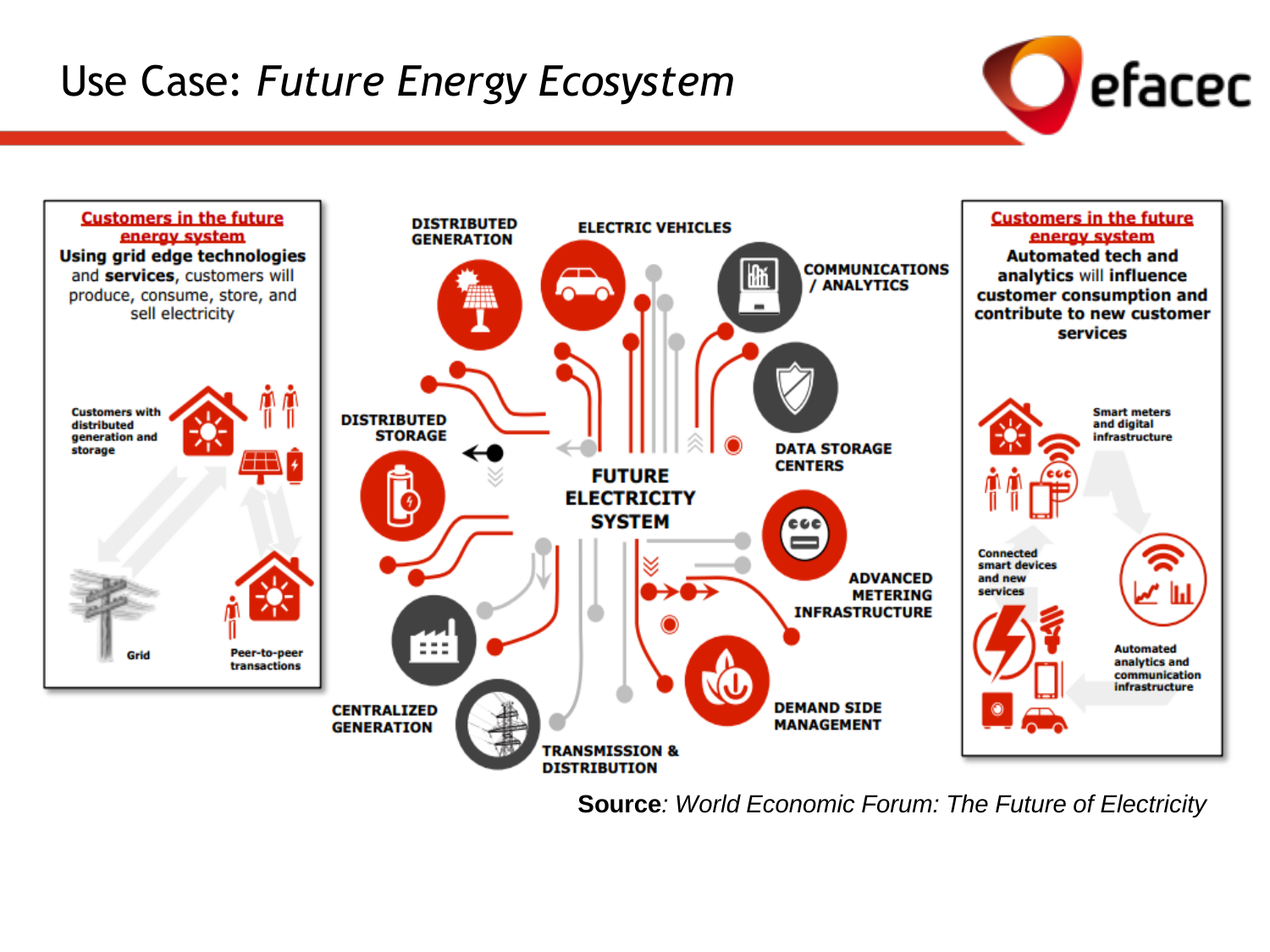

### 5G Slicing main challenges:

- e2e latencies below 1 ms for grid protection and control, micro-grid operation, …
- Cyber security and data integrity/privacy;
- Extreme availability and reliability (>99,9999%);
- Cost competitive, "built-to-order" service oriented with reduced setup & release time;
- Build confidence within energy "community" to use a shared network for critical data applications.

5G Slicing opportunities are huge in energy machine-type communications:

- Smart metering and IoT sensoring applications;
- Forecast energy production (Wind, Sun, …) and consumption;
- Demand response / load shift / storage control;
- Voltage regulation;
- Micro-grid market interactions;
- Actual and future advanced service support, …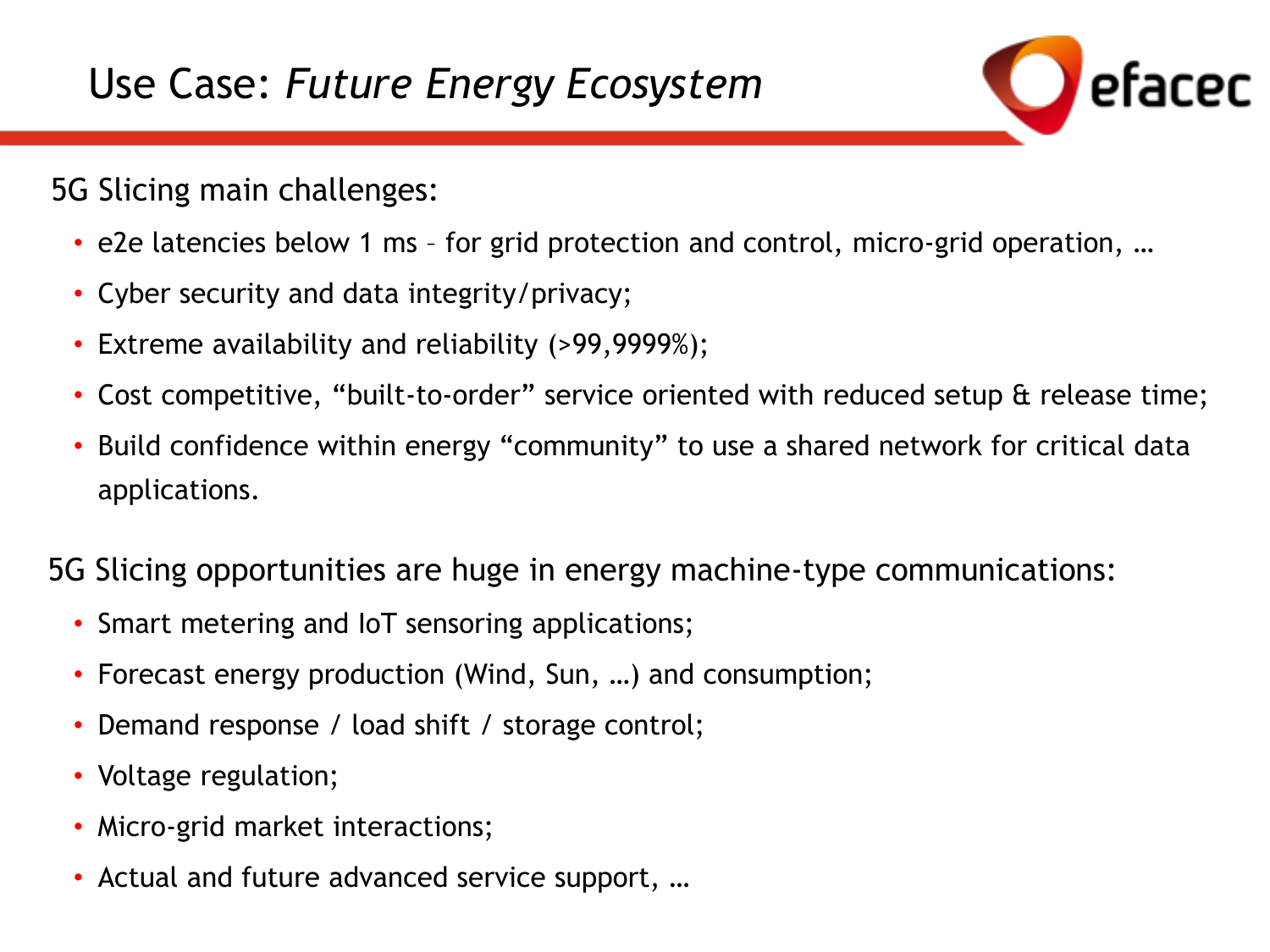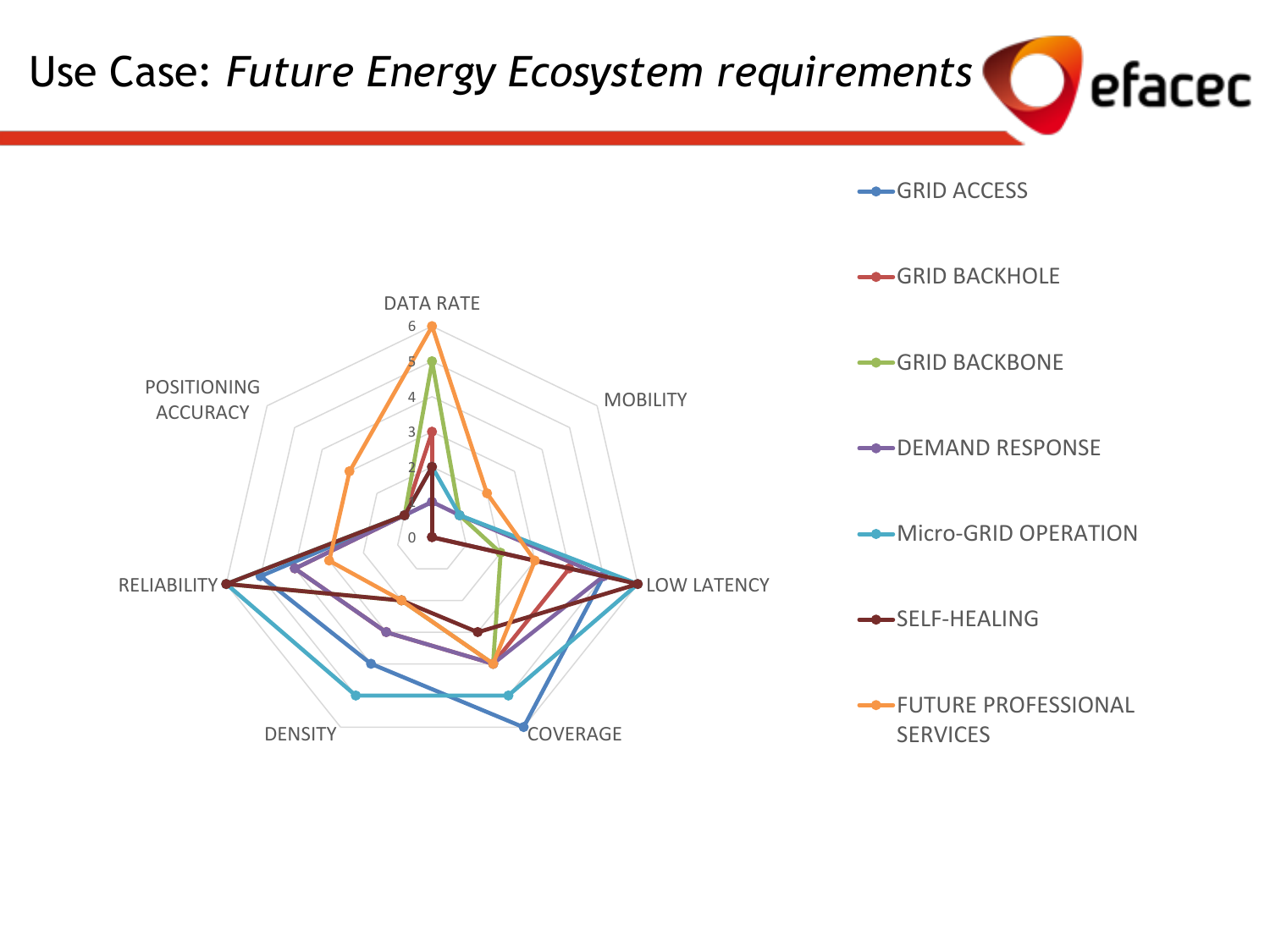

- ➢ Range of requirements from Verticals is broad and some are not straightforward – it is essential a close collaboration with Verticals to understand key features of each business, as well as future trends and expectations;
- $\triangleright$  Cyber security is very critical, also data integrity and privacy;
- Slicing should be fully service oriented and really easy to setup;
- $\triangleright$  Building confidence within Verticals personnel is quite important;
- ➢ Standardization will be crucial for future success.